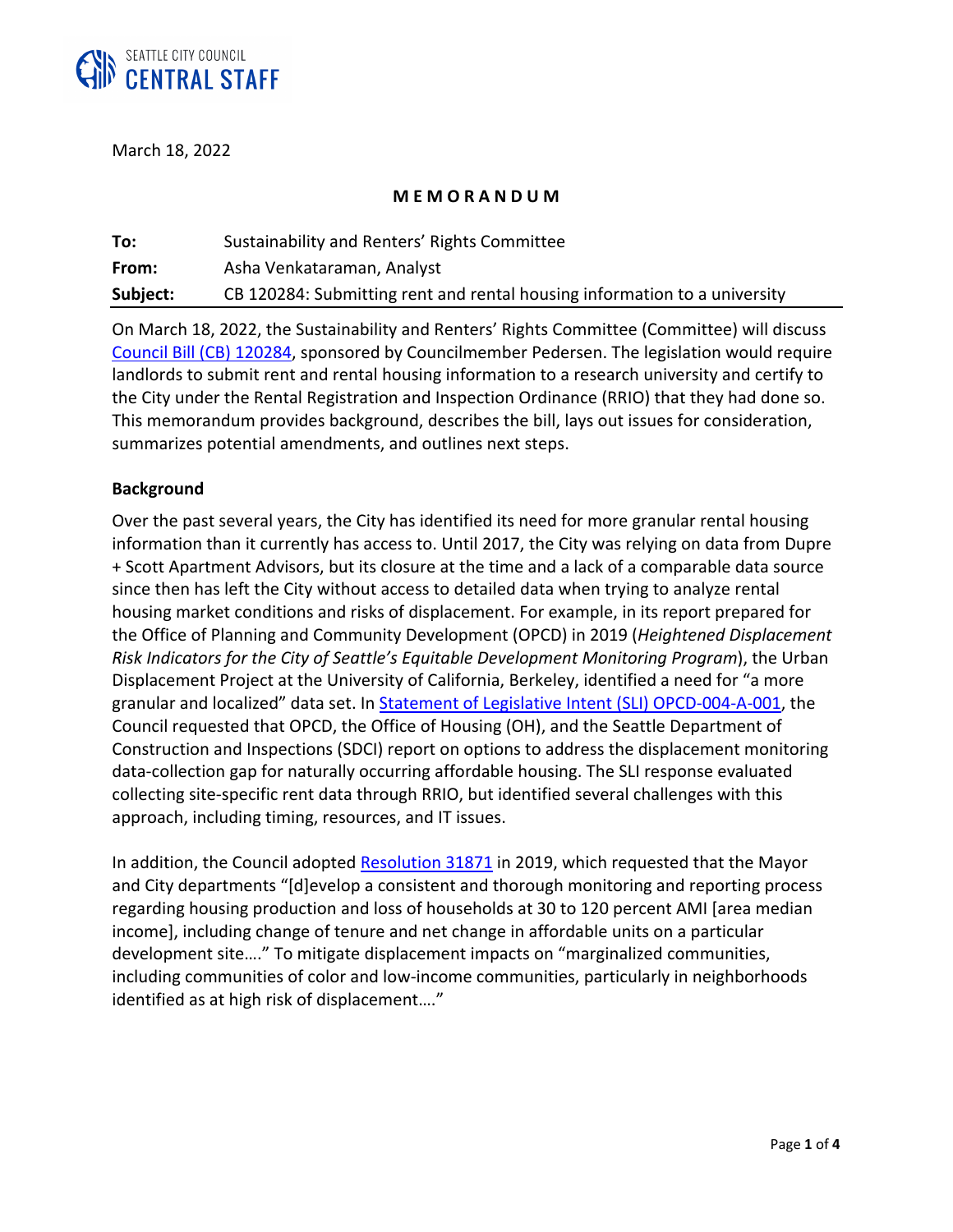# **CB 120284**

This legislation would require property owners to submit rent and rental housing information to a research university twice a year and certify to the City under RRIO that they had done so. Rather than placing the onus of collection and analysis on SDCI through RRIO, the legislation contemplates a research university collecting and analyzing rent and rental housing information through a contract and only requires certification to SDCI that the property owner had submitted this information. Information about February would be due by March 31 and information about July would be due by August 31 each year. The information requested would not include the tenant's name.

Property owners would be required to submit the following information for the months indicated:

- A list of all rental housing units on a property;
- Whether the unit is vacant or occupied;
- Net rentable square footage;
- Number of bedrooms and bathrooms;
- Information to reflect net monthly residential rent, including utilities if included in rent; and
- Length of a rental agreement.

CB 120284 would also require that OPCD or another Executive department contract with a research university to analyze the data and provide the City with reports to identify displacement risk. The City would use that information to inform its housing policy.

#### **Issues for Consideration**

As described above, CB 120284 would require OPCD or another Executive department contract with a research university. Central Staff is in discussions with Executive departments about which one would most appropriately hold such a contract. Councilmembers may want to consider amending the legislation to reflect the appropriate department upon receipt of the Executive's recommendation.

Both SDCI and the department that holds the contract with the research university may need time and resources to effectively implement the requirements of this legislation. SDCI tracks RRIO compliance through its existing Accela system. Upgrading the system to track submission of certifications may require funding and lead time before SDCI can fully monitor compliance. The department holding the contract will likely require time to determine project scope, select a research university through a procurement process, negotiate a contract, and finalize it. Because the determination of contract cost is still ongoing, it is unclear whether the department would be able to directly select the research university or it would need to use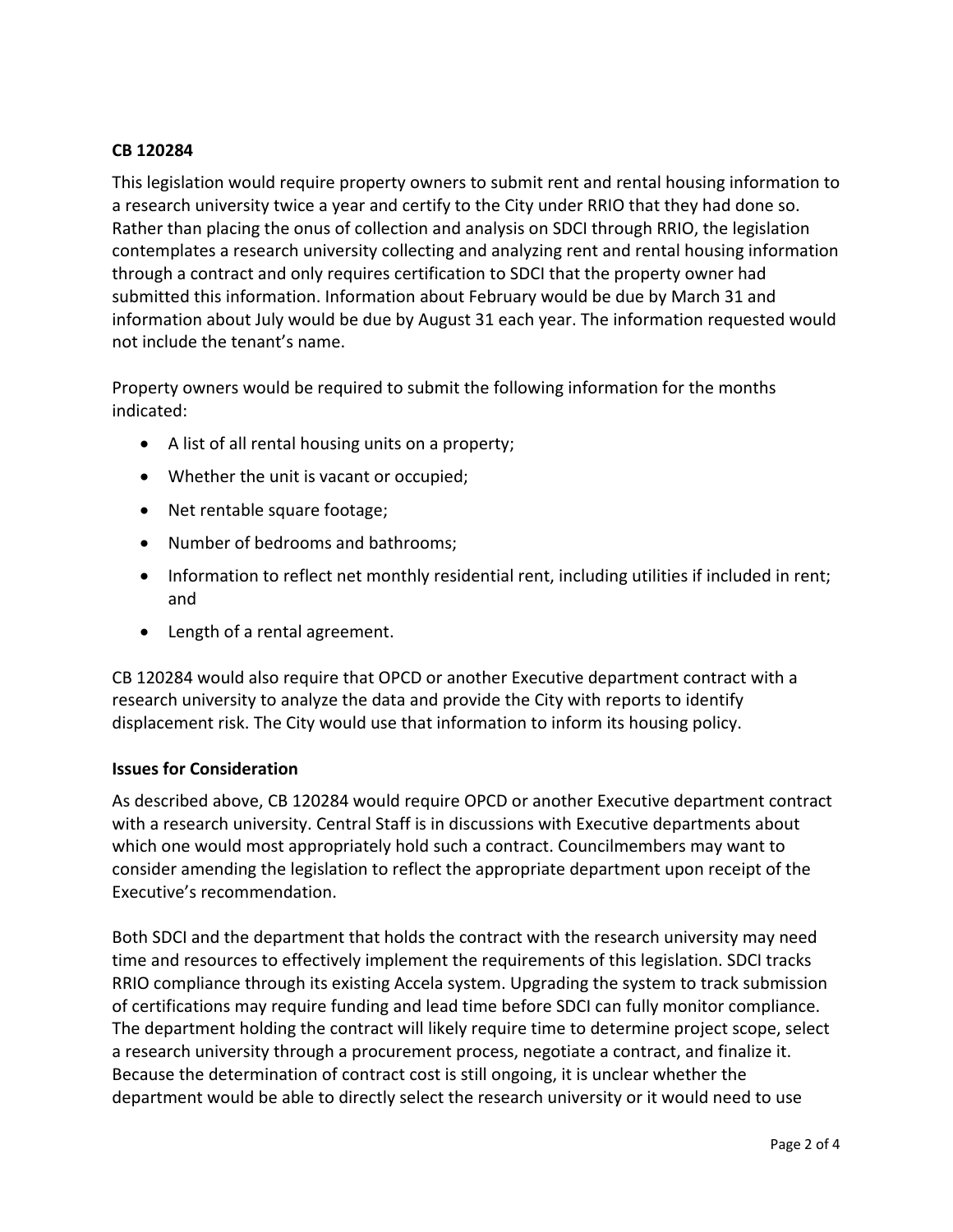competitive bidding, which could affect the length of the contracting process. Assuming the Council passes this legislation in time for it to be effective by the end of August. CB 120284 would require property owners to submit their information to a research university by August 31 but would not know to whom to submit it if the contracting process is not completed by that time. Central Staff is in discussion with Executive departments about these issues, and depending on the outcome of those conversations, Councilmembers may want to consider whether property owners should have to submit information starting at a different date than the legislation currently contemplates. The third potential amendment described in the "Potential Amendments" section of this memo may address this issue.

Relatedly, because this legislation has arisen after the Council's 2022 budget process, departments would need to consider whether they have existing funding that they can reprioritize. Central Staff will continue discussions with Executive departments to gain more clarity about the potential for reprioritization, but given the budget challenges the City is anticipating in 2023 due to General Fund (GF) expenditures outpacing projected GF revenues, departments are already being asked to identify areas to reduce spending in 2022 that may make it difficult to absorb these costs. The Council may need to identify a new source of funds and provide additional appropriations for infrastructure updates or contracting for this year. In addition, ongoing funding to maintain the contract would be required; Councilmembers may want to consider whether and how to include this funding during discussions this fall about the 2023 budget.

# **Potential Amendments**

Councilmember Pedersen plans to sponsor several amendments for the Committee's consideration at its April 1 meeting. The first would add a requirement that information submitted to the research university should not include a property owner's name. Currently, the legislation only contemplates that the information should not include the tenant's name.

The second would change the scope of the work to be done by the university from reports on displacement to reports on rental housing market conditions for the City to use in decision and policy making.

The third and last amendment would change the dates by which the property owner would submit the rent and rental housing information and for which months it should submit. The legislation as currently drafted expects submission by March 31 for February information and by August 31 for July information. This amendment would revise those dates to April 15 for March information and October 15 for September information. This amendment would allow more time for infrastructure and contract execution to occur in 2022, assuming sufficient funds.